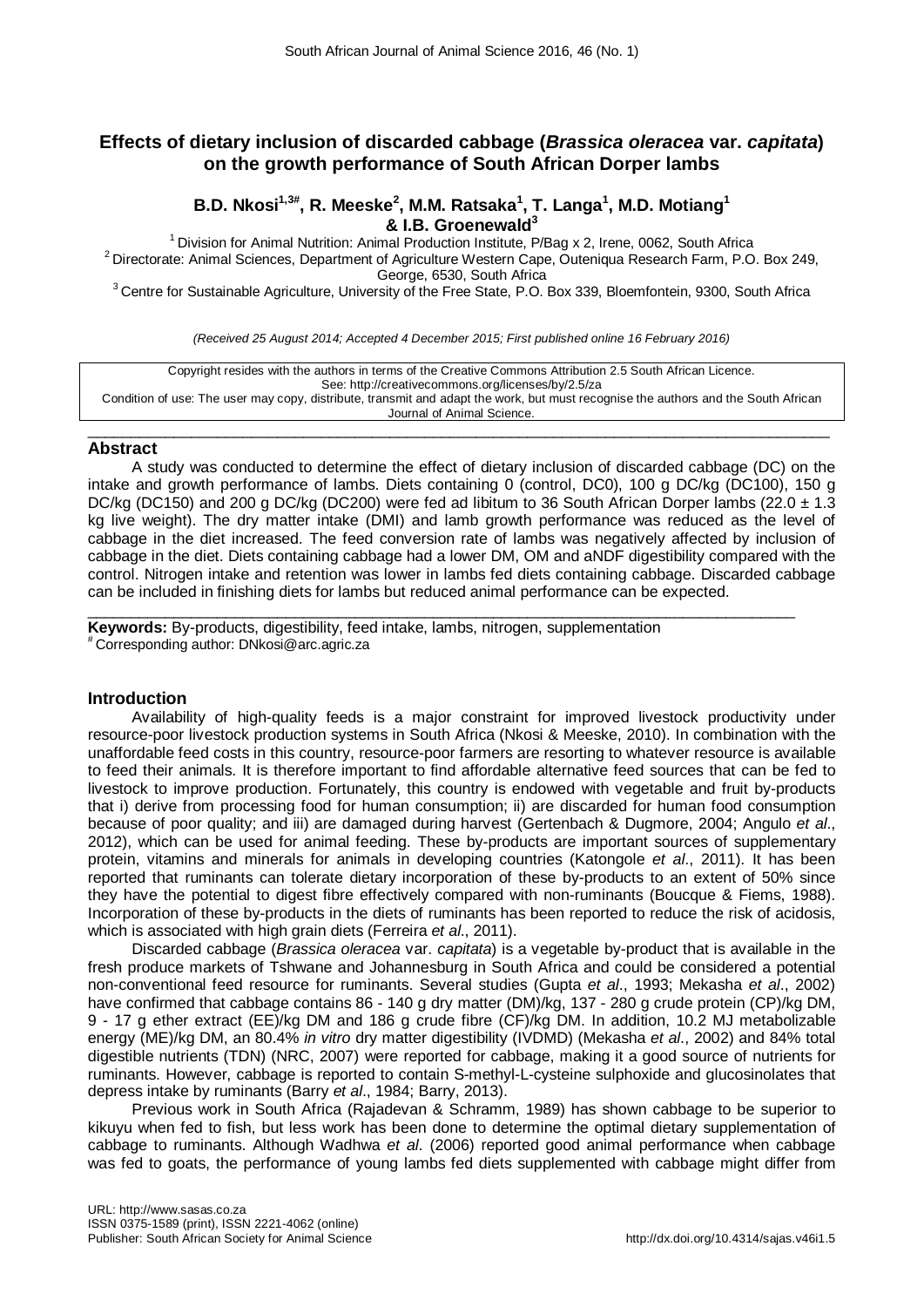that of goats because these small ruminants differ in their grazing behaviour and digestive dynamics (Nicol *et al*., 1987; Bartolome *et al*., 1998). In addition, the goats used by Wadhwa *et al*. (2006) were six years old and weighed 62 kg live weight, while sheep feedlot operations in South Africa use weaned lambs that range between 22 and 26 kg live weight. The present study was therefore conducted to determine the effect of inclusion levels of cabbage on the nutrient utilization and growth performance of lambs.

## **Materials and Methods**

Batches of discarded cabbage (conquistador and star 3301 cultivars, CPS Seedlings cc., Ciarrafarm, Mispah Road, Greytown, South Africa) were collected once a week for a month from Tshwane Fresh Produce Market, South Africa, and brought to the Agricultural Research Council, Animal Production Institute (ARC-API, South Africa). The material was cut to a chopping length of approximately  $5 \pm 2.35$  cm (using butcher knives), sun-dried (to achieve at least 150 g DM/kg) and utilized in the animal feeding trial. After drying, the cabbage was thoroughly mixed and sampled for analyses and four diets with different inclusion levels of cabbage were then formulated (Table 1) to provide the minimum CP requirements of lambs (NRC, 2007). The diets contained cabbage (DC) on an as fed basis: 0 (denoted as DC0), 100 g DC/kg (denoted as DC100), 150 g DC/kg (denoted as DC150) and 200 g DC/kg (denoted as DC200). The diets were fed to 36 South African Dorper ram lambs (18 - 24 months old with a live weight of 22.5  $\pm$  1.32 kg). The lambs were housed in individual metabolism crates (1.2 m length x 0.74 m width x 0.92 m height) in an insulated wellventilated barn. Nine lambs were randomly allocated to each diet. The amount of feed offered was always 10% higher than the previous intake to ensure ad libitum intake, and water was freely available. Prior to the start of the trial, lambs were identified with eartags, and treated against internal parasites with Valbazen® (Pfizer South Africa, 85 Bute Lane, Sandton, Gauteng, South Africa), and external parasites using deadline (Bayer PTY Limited, 27 Wrench road, Isando, Gauteng, South Africa). Twenty one (21) days were allowed for adaptation, followed by a 60 days growth and data collection period. Feed samples were collected weekly and analysed for dry matter (DM), organic matter (OM), CP, gross energy (GE), ether extract (EE), amylasetreated neutral detergent fibre (aNDF), acid detergent fibre (ADF) and acid detergent lignin (ADL), while metabolizable energy (ME) was estimated using the equation of Urriola *et al*. (2014). Lambs were weighed at the start of trial and then at weekly intervals until the end. Feed samples were collected weekly and daily feed refusals per lamb were collected, weighed, mixed thoroughly and sub-sampled before the morning feeding. Dry matter intake (DMI), average daily gain (ADG) and feed conversion ratio (FCR) (kg feed/kg gain) were determined.

A nutrient digestibility study was conducted during the last 10 days of the growth study. It consisted of a three-day adaptation period to faecal bags and a seven-day collection period. Urine was collected in 10 L buckets, which contained 100 mL 10% sulphuric acid. Samples of faeces and urine were pooled for individual lambs during the collection period and sub-samples were collected for laboratory analyses. Apparent digestion coefficients were calculated from quantitative feed and faecal data collected during the experiment. All animals were treated according to the regulations of the Animal Ethics Committee of the ARC-API (APIEC 12/011).

The DM content for discarded cabbage, diets and faeces was determined by drying the samples at 60 ºC, until a constant weight was achieved, following the procedure of AOAC (ID 93.01, 2005). After drying, the samples were ground through a 1-mm screen (Wiley mill, Standard Model 3, Arthur H. Thomas Co., Philadelphia, PA) for chemical analyses: CP (ID 976.05), OM (ID 942.05) and the EE (ID 954.01) were determined according to the procedure of AOAC (2005); the aNDF, ADF and the ADL according to the procedures of Van Soest *et al*. (1991); aNDF concentration using heat stable α-amylase (Sigma-Aldrich Co. Ltd., Gillingham, UK, no. A-1278) with sodium sulphite and ADF concentration using the Fibretec System equipment (Tecator Ltd., Thornbury, Bristol, UK). Separate samples were used for ADF and aNDF analysis and both included residual ash. The GE content in diets and faeces was determined with a bomb calorimeter (MC-1000 modular calorimeter, Energy Instrumentation, 135 Knoppieslaagte, Centurion, South Africa). The digestible energy (DE) values of the diets were determined by deducting energy in faeces from GE of diets. The ME was determined by deducting energy of urine and energy loss as methane (assuming 8% of GE is lost as methane) from the DE (McDonald *et al*., 2010). Analysis of nitrogen (N) in the diets, faeces and urine samples was done according to AOAC (ID 976.05, 2005).

The experiment was designed as a completely randomized blocked design replicated nine times, and data were analysed using the Genstat (2011) statistical programme. Data of the means for the chemical composition, growth performance and nutrient digestibility in lambs were subjected to a one-way analysis of variance (ANOVA). Means of significant effects were compared using Student's t-LSD (least significant difference) at a 5% significance level (Snedecor & Cochran, 1980). The data were fitted in the model:

Yij = µ + τi + βj + εij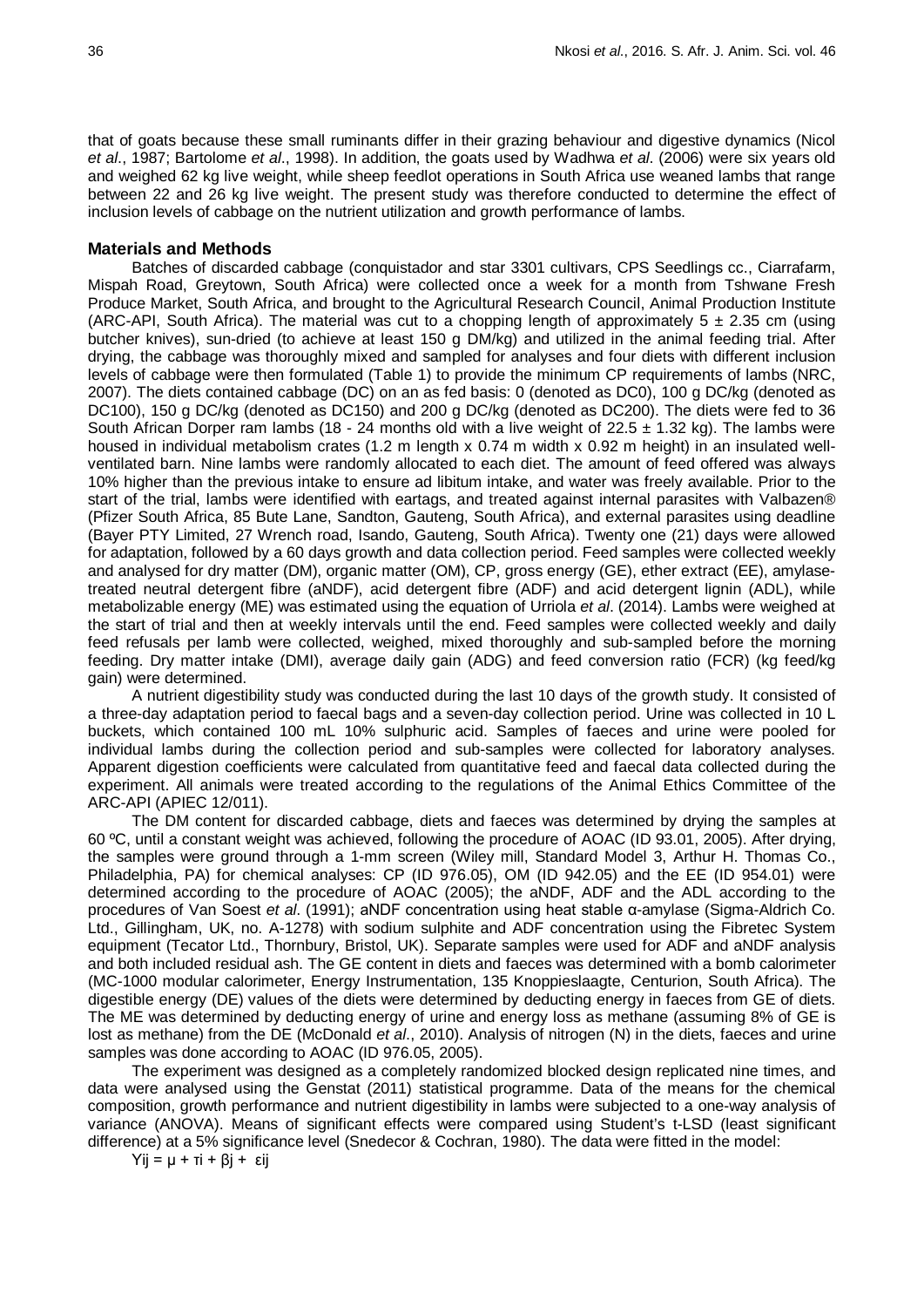where Yij is the individual observations of the ith treatment and the jth replicate, μ is the general mean, τi is the effect of the ith treatment, βj is the effect of the jth replicate and εij is the random variation or experimental error.

|                        | Treatments*     |              |              |              |  |  |
|------------------------|-----------------|--------------|--------------|--------------|--|--|
| Ingredient (%)         | DC <sub>0</sub> | <b>DC100</b> | <b>DC150</b> | <b>DC200</b> |  |  |
| Maize                  | 54              | 48           | 45           | 42           |  |  |
| Wheat bran             | 10              | 8            | 8            | 8            |  |  |
| Molasses meal          | 10              | 10           | 10           | 10           |  |  |
| Soybean oil cake       | 5               | 6            | 5            | 5            |  |  |
| Ammonium sulphate      | 0.5             | 0.5          | 0.5          | 0.5          |  |  |
| Limestone              | 1.3             | 1.1          | 1.0          | 1.1          |  |  |
| Salt                   | 0.5             | 0.5          | 0.5          | 0.6          |  |  |
| Eragrostis curvula hay | 18.5            | 15.7         | 14.8         | 12.5         |  |  |
| Discarded cabbage      | $\Omega$        | 10           | 15           | 20           |  |  |
| Premix finisher**      | 0.2             | 0.2          | 0.2          | 0.2          |  |  |

**Table 1** Dietary ingredients (%, as fed basis) for experimental diets fed to lambs

\* Treatments: DC0: control; DC100: 100 g DC/kg; DC150: 150 g DC/kg; DC200: 200 g DC/kg (as fed basis).

\*\*Premix pack of 2 kg contained: 0.2 g selenium; 50 g iron; 0.2 g cobalt; 50 g zinc; 32 g manganese; 8 g copper; 0.14 g iodine.

# **Results and Discussions**

The chemical composition of fresh cabbage shows that it is low in DM (147 g DM/kg), but high in CP content (Table 2). The low DM content of the cabbage suggests that it should be incorporated in a diet rather than fed as sole diet ingredient to ruminants because of the risk of poor animal performance (Nkosi & Meeske, 2010). The cabbage of the present diet was therefore sun-dried and a DM content of 825 g was achieved. The CP content of cabbage in the present study was 183 g CP/kg DM (Table1), making it a good source of protein for ruminants. Gupta *et al*. (1993) reported higher levels of CP (280 g CP/kg DM) in cabbage. Differences in protein level might be attributed to source of origin or species/variety of cabbage (Khan & Atreja, 2005). The nutritive value of the discarded cabbage in this study was consistent with that reported for cabbage by Gupta *et al*. (1993), Mekasha *et al*. (2002) and Negesse *et al*. (2009).

The experimental diets were isonitrogenous and isoenergetic (Table 3) and a similar animal growth performance was expected. However, dry matter intake (DMI) was depressed (*P* <0.05) with increased level of discarded cabbage (Table 4). Patridge *et al*. (1985) also reported a reduced DMI when cabbage replaced barley in the diet of rabbits. This reduced DMI owing to the cabbage could be attributed to i) increased dietary fibre (aNDF, ADF and ADL) in cabbage containing diets, which might have reduced the palatability and feed intake of the diets; and ii) the presence of S-methyl-L-cysteine sulphoxide and glucosinolates, which are known to depress feed intake in ruminants fed diets containing brassica (Barry *et al*., 1984; Barry, 2013). According to Duncan & Milne (1992), adult sheep (45 - 55 kg live weight) developed a resistance to brassica glucosinolates by degrading allyl cyanide in the rumen. They demonstrated this by using Scottish Blackface wethers that consumed a diet containing 80% fresh cabbage DM per day. In the present study young growing lambs were used, that are reportedly more sensitive to glucosinolates than adult or older ruminants (Tripathi & Mishra, 2007). In the absence of a detailed analysis of S-methyl-L-cysteine sulphoxide and glucosinolates in the present study, future research should focus on these factors when cabbage wastes are fed to growing lambs. According to Wadhwa *et al*. (2006), cabbage leaves have excellent palatability when fed to goats. The ingestive behaviour of goats, however, differs from that of sheep (Nicol *et al*., 1987; Bartolome *et al*., 1998). The ADG of lambs fed the diets containing cabbage was lower (*P* <0.05) compared with lambs fed the control diet (Table 4). This might be attributed to the higher intakes of CP and energy by lambs fed the control diet compared with the other diets, since efficiency of gain is closely related to feed intakes (Haddad & Husein, 2004). Haddad & Husain (2004) also reported higher gains in Awassi lambs when their CP intakes were higher than when CP intakes were lower. The inclusion of cabbage in the diet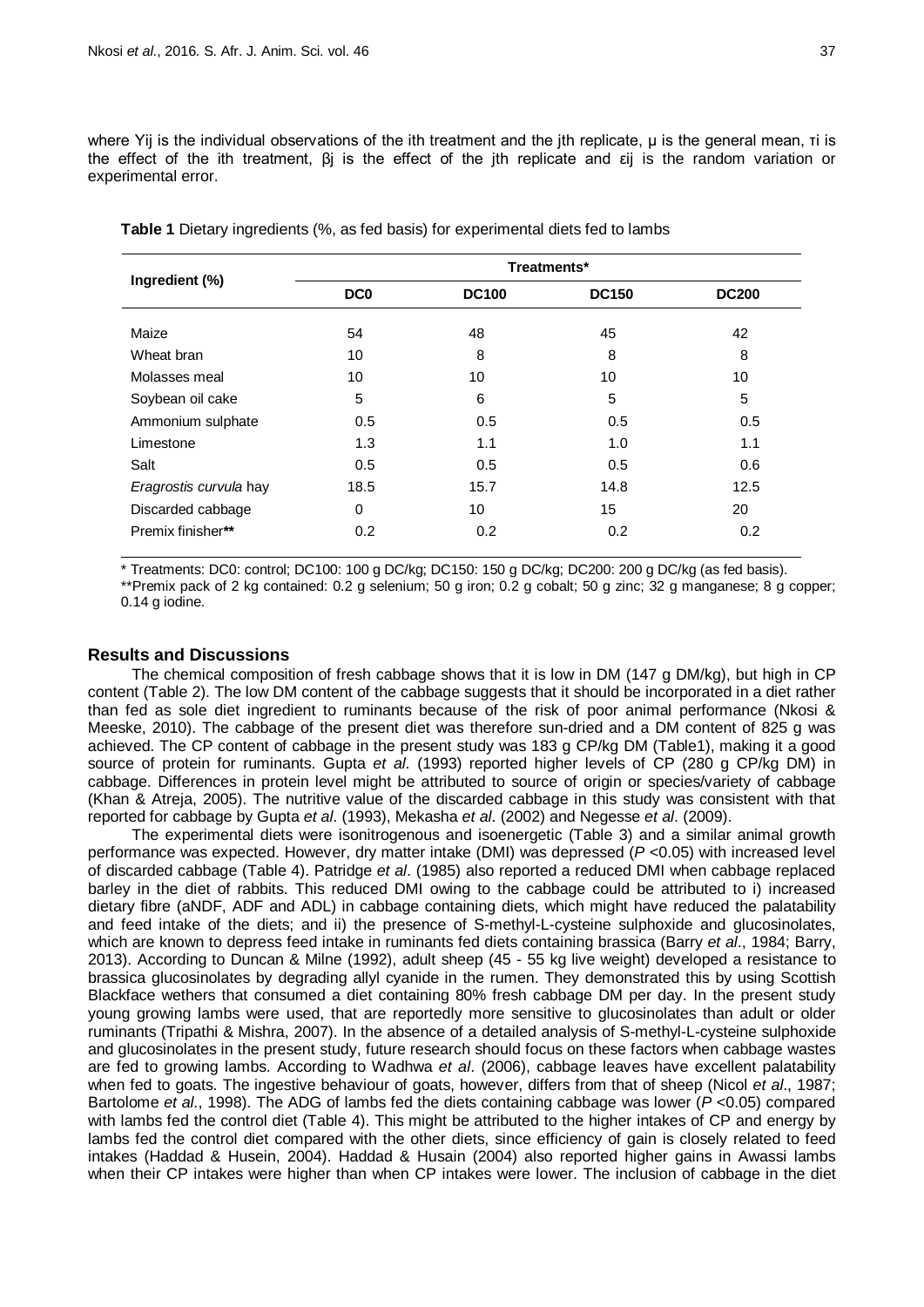reduced the growth performance of lambs. It has been reported that a diet that supplied less than 7 MJ digestible energy (DE)/kg resulted in a reduced rate of gain and feed efficiency (Beauchemin *et al*., 1995). However, the DE in the experimental diets was above this threshold (Table 4) and lambs gained between 271 and 223 g/d.

**Table 2** Mean (± SD) chemical composition (g/kg DM unless stated otherwise) of discarded cabbage

| Parameter*            | Value (mean ± SD) |  |  |
|-----------------------|-------------------|--|--|
|                       |                   |  |  |
| Dry matter (fresh)    | $147 \pm 0.92$    |  |  |
| Dry matter            | $825 \pm 0.89$    |  |  |
| Organic matter        | $832 \pm 1.44$    |  |  |
| Crude protein (CP)    | $184 \pm 0.65$    |  |  |
| ME MJ/kg DM**         | $112 \pm 0.13$    |  |  |
| Ether extract (EE)    | $15 \pm 0.21$     |  |  |
| aNDF                  | $352 \pm 0.81$    |  |  |
| Acid detergent fibre  | $236 \pm 1.23$    |  |  |
| Acid detergent lignin | $55 \pm 0.41$     |  |  |
| Calcium               | $13 \pm 1.02$     |  |  |
| Phosphorus            | $3 \pm 0.46$      |  |  |
|                       |                   |  |  |

ME, metabolizable energy; aNDF, amylase treated neutral detergent fibre. **\***Triplicate analyses on three batches of cabbages at three different sampling times. **\*\*** Calculated as: ME = −261 + (1.05 x GE) – (7.89 x CP) + (2.47 x aNDF) – (4.99 x EE) (Urriola *et al*., 2014).

**Table 3** Chemical composition (g/kg DM) of the experimental diets containing different levels of discarded cabbage (DC) fed to lambs  $(n = 9)$ 

| <b>Parameter</b>      | <b>Treatments</b> |              |              |              |  |  |
|-----------------------|-------------------|--------------|--------------|--------------|--|--|
|                       | DC <sub>0</sub>   | <b>DC100</b> | <b>DC150</b> | <b>DC200</b> |  |  |
| Dry matter            | 869               | 871          | 875          | 873          |  |  |
| Organic matter        | 882               | 884          | 889          | 890          |  |  |
| Crude protein (CP)    | 148               | 146          | 147          | 149          |  |  |
| ME MJ/kg DM*          | 11.9              | 12.1         | 12.1         | 12.2         |  |  |
| Ether extract (EE)    | 52.2              | 54.1         | 53.7         | 56.9         |  |  |
| aNDF                  | 295               | 307          | 312          | 321          |  |  |
| Acid detergent fibre  | 127               | 136          | 141          | 144          |  |  |
| Acid detergent lignin | 49.6              | 56.3         | 58.5         | 54.7         |  |  |
| Calcium               | 7.4               | 7.9          | 8.1          | 9.2          |  |  |
| Phosphorus            | 3.7               | 3.7          | 3.7          | 3.8          |  |  |

ME: metabolizable energy; aNDF: amylase treated neutral detergent fibre.

Treatments: DC0: control; DC100: 100 g DC/kg; DC150: 150 g DC/kg; DC200: 200 g DC/kg (as fed basis).

\*Calculated as: ME = −261 + (1.05 x GE) – (7.89 x CP) + (2.47 x aNDF) – (4.99 x EE) (Urriola *et al*., 2014).

Although lambs in the present study gained >150 g/d, the FCR obtained was higher than 5, which means that more feed was required per kg of weight gain. Chestworth *et al*. (1996) reported FCRs that ranged from 5.5 to 6.0 for Omani sheep fed on diets based on Rhodes grass hay and palm fronds, consistent with our study. In addition, Alhomidy *et al*. (2011) recorded a poorer FCR of 7 in lambs fed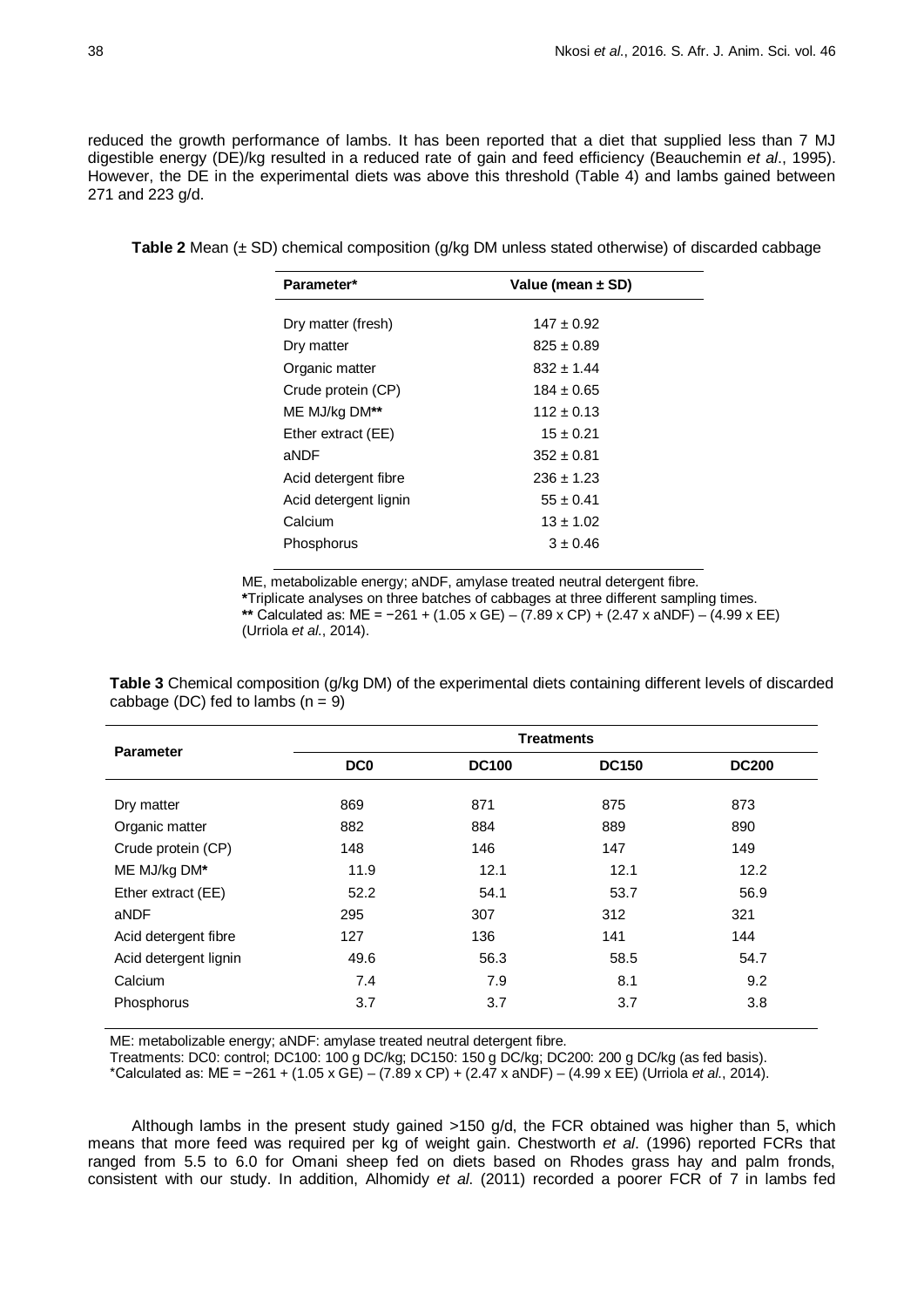concentrates that contained discarded dates. In contrast, Haddad & Husein (2004) recorded FCR of 3.8 in lambs fed a high concentrate diet.

The digestibility of DM, OM, energy, EE and fibre followed a similar pattern to the growth study (Table 4). However, the intake and digestibility of diets in the present study were high and comparable with those reported by Tripathi & Mishra (2007). One of the key goals of protein nutrition research in ruminants is to optimize the efficiency of utilization of dietary N to maximize growth (Frutos *et al*., 2004). The N retention is considered the most common index of protein nutrition status in ruminants (Owen & Zinn, 1988). However, the differences in the quantities of N excretion in faeces and its influences on N retention reflected the differences in N intake between the diets (Table 5). The improved digestibility of N in the DC0 diet is an indication that there was increased N absorption, showing a more efficient N use compared with cabbage containing diets. A reduced (*P* <0.05) N retention occurred in diets that contained cabbage, which indicates

|                    |                   | <b>Treatments</b>            | P                 |                   |       |            |
|--------------------|-------------------|------------------------------|-------------------|-------------------|-------|------------|
| <b>Parameters</b>  | DC <sub>0</sub>   | <b>DC150</b><br><b>DC100</b> |                   | <b>DC200</b>      |       | <b>SEM</b> |
| Growth performance |                   |                              |                   |                   |       |            |
| IBW kg             | 22.8              | 22.2                         | 22.2              | 22.0              | 0.680 | 0.128      |
| FBW kg             | 39.5 <sup>a</sup> | $37.5^{b}$                   | 35.9 <sup>d</sup> | 36.6 <sup>c</sup> | 0.001 | 0.219      |
| DMI g/d            | 1600 <sup>a</sup> | $1552^b$                     | $1470^\circ$      | 1420 <sup>d</sup> | 0.001 | 3.10       |
| ADG g/d            | $271^a$           | 256 <sup>b</sup>             | 223 <sup>d</sup>  | $232^{\circ}$     | 0.001 | 1.438      |
| FCR kg/kg          | $5.9^\circ$       | 6.1 <sup>b</sup>             | 6.6 <sup>a</sup>  | 6.1 <sup>b</sup>  | 0.001 | 0.052      |
| Digestibility %    |                   |                              |                   |                   |       |            |
| Dry matter         | 69 <sup>a</sup>   | $65^{\rm b}$                 | $62^{\circ}$      | $64^{bc}$         | 0.001 | 0.004      |
| Organic matter     | 73 <sup>a</sup>   | 68 <sup>b</sup>              | $64^{\circ}$      | $65^{\circ}$      | 0.001 | 0.005      |
| DE MJ/d            | 10.2 <sup>a</sup> | 9.7 <sup>b</sup>             | $8.8^\circ$       | 8.4 <sup>d</sup>  | 0.001 | 0.046      |
| Ether extract      | $64^{\circ}$      | 58 <sup>b</sup>              | $52^{\circ}$      | 53 <sup>c</sup>   | 0.001 | 0.003      |
| aNDF               | 56 <sup>a</sup>   | 49 <sup>b</sup>              | $47^{\circ}$      | $47^{\circ}$      | 0.001 | 0.004      |

**Table 4** Growth performance and apparent nutrient digestibility in lambs (n = 9) fed experimental diets containing different levels of discarded cabbage (DC)

a<sup>-d</sup> Means in the same row with different superscripts differ significantly (P<0.05).

IBW: initial body weight; FBW: final body weight; DMI: dry matter intake; ADG: average daily gain; FCR: feed conversion rate (kg feed/kg weight gain); DE: digestible energy; aNDF: amylase treated neutral detergent fibre.

Treatments: DC0: control; DC100: 100 g DC/kg; DC150: 150 g DC/kg; DC200: 200 g DC/kg (as fed basis).

**Table 5** Effects of including different levels of discarded cabbage (DC) in the diet on the nitrogen (N) utilization of lambs  $(n = 9)$ 

|                            | <b>Treatments</b> |                   |                   |                   | P     |            |
|----------------------------|-------------------|-------------------|-------------------|-------------------|-------|------------|
| <b>Parameter</b>           | DC <sub>0</sub>   | <b>DC100</b>      | <b>DC150</b>      | <b>DC200</b>      |       | <b>SEM</b> |
| Nitrogen intake g/d        | $37.9^{a}$        | 36.3 <sup>b</sup> | 34.6 <sup>c</sup> | 33.8 <sup>d</sup> | 0.001 | 0.136      |
| Faecal N g/d               | $6.5^b$           | 8.8 <sup>a</sup>  | 8.3 <sup>a</sup>  | $8.5^a$           | 0.001 | 0.084      |
| Urinary N g/d              | 9.9 <sup>b</sup>  | $8.4^b$           | $7.6^{\circ}$     | 11.8 <sup>a</sup> | 0.001 | 0.128      |
| Total N excreted g/d       | 16.3 <sup>c</sup> | $17.2^{b}$        | 15.8 <sup>d</sup> | $20.4^a$          | 0.001 | 0.111      |
| N retention g/d            | $21.5^a$          | $19.1^{b}$        | 18.6 <sup>c</sup> | 13.5 <sup>d</sup> | 0.001 | 0.012      |
| N retention as % of intake | $56.5^a$          | $52.7^{\circ}$    | $54.0^{b}$        | 39.8 <sup>d</sup> | 0.001 | 0.159      |

a<sup>-c</sup> Means in the same row with different superscripts differ significantly (P<0.05).

Treatments: DC0: control; DC100: 100 g DC/kg; DC150: 150 g DC/kg; DC200: 200 g DC/kg (as fed basis).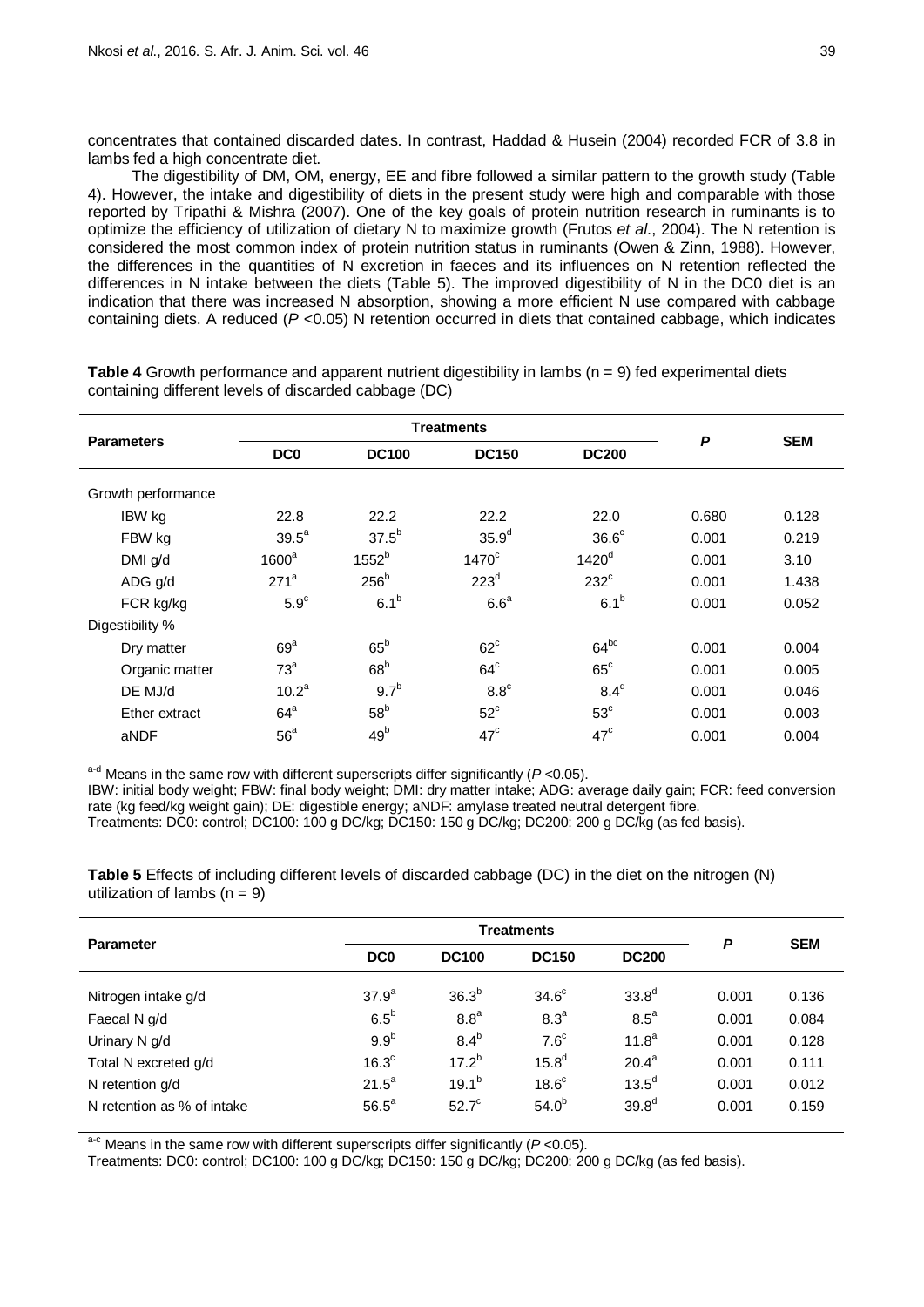that increasing cabbage in lamb diets has an adverse effect on N metabolism in the lambs. This is consistent with the findings of Partridge *et al*. (1985), who reported that reduced N retention occurred in rabbits fed diets containing higher levels of cabbage. The highest (P <0.05) N retention (g/d) was found in the zero cabbage diet compared with the other diets, indicating a more efficient utilization of dietary N on this diet. The reduced N retention and increased faecal N excretion in lambs fed diets containing cabbage could presumably be due to high fibre intake or the presence of both S-methyl-L-cysteine sulphoxide and glucosinolates in the cabbage supplemented diets.

## **Conclusions**

The study showed that cabbage could be incorporated in the diets of growing lambs. However, increasing the inclusion of cabbage in the diets of growing lambs caused small but progressive depressions in the digestibility of DM and OM, growth performance and N retention in lambs compared with diet that contained no cabbage. In addition, work is needed to determine to what extent the S-methyl-L-cysteine sulphoxide and glucosinolates in cabbage supplemented diets could cause depression in growing ruminants.

#### **Acknowledgements**

The authors wish to thank Gauteng Department of Agriculture, Conservation and Environment for funding this project. The assistance of L. Maesela (taking care of the experimental animals), and of Cynthia Ngwane (statistical design) is appreciated.

#### **Authors' contributions**

BDN and RM were in charge of project design and writing of the manuscript. BDN, MMR, TL and MDM were in charge of project implementation. All co-authors participated in results, statistics and interpretation of the study.

#### **Conflict of interest declaration**

We wish to confirm that there are no known conflict of interest associated with the publication of this manuscript and there has been no significant financial support for this work that could have influenced its outcome. We also confirm that this manuscript has been read and approved by all authors and that the order of authors listed in the manuscript has been approved by all of us.

## **References**

- Alhomidy, S.N., Basmaeil, S., Al-Owaimer, A.N., El-Waziry, A.M. & Koohmaraie, M., 2011. Effects of feeding different amounts of discarded dates on growth and efficiency of digestion in sheep. Aust. J. Basic Appl. Sci. 5, 636-640.
- Angulo, J., Mahecha, L., Yepes, S.A., Yepes, A.M., Bustamante, G., Jaramillo, H., Valencia, E., Villamil, T. & Gallo, J., 2012. Quantitative and nutritional characterization of fruit and vegetable waste from marketplace: A potential use as bovine feedstuff? J. Environm. Manage. 95 (Suppl.), S203-S209.
- AOAC, 2005. Official Methods of Analysis. 18th ed. Association of Official Analytical Chemists, Eds: Horwitz, W. & Latimer Jr., G.W., Gaithersburg, Maryland, USA.
- Barry, T.N., 2013. The feeding value of forage brassica plants for grazing ruminant livestock. Anim. Feed Sci. Technol. 181, 15-25.
- Barry, T.N., Manley, T.R., Millar, K.R. & Smith, R.H., 1984. The relative feeding value of kale *(Brassica oleracea)* containing normal and low concentrations of S-methyl-L-cysteine sulphoxide (SMCO). J. Agric. Sci., Camb. 102, 635-643.
- Bartolome, J., Franch, J., Plaixats, J. & Seligman, N.G., 1998. Diet selection by sheep and goats on Mediterranean heath-woodland range. J. Range Manage. 51, 383-391.
- Beauchemin, K.A., McClelland, L.A., Jones, S.D.M. & Kozub, G.C., 1995. Effects of crude protein content, protein degradability and energy concentration of the diet on growth and carcass characteristics of market lambs fed high concentrate diets. Can. J. Anim. Sci. 75, 387-395.
- Boucque, C.V. & Fiems, L.O., 1988. Vegetable by-products of agro-industrial origin. Livest. Prod. Sci. 19, 97-135.
- Chestworth, J.M., Byerley, D.J. & Mahgoub, O., 1996. Evaluation of whole date palm frond as a forage for sheep. Anim. Sci. 62, 664 (Abstr.).
- Duncan, A.J. & Milne, J.A., 1992. Rumen microbial degradation of allyl cyanide as a possible explanation for the tolerance of sheep to brassica-derived glucosinolates. J. Sci. Food Agric. 58, 15-19.
- Ferreira, E.M., Pires, A.V., Susin, I., Mendes, C.G., Queiroz, M.A.A., Araujo, R.C., Gentil, R.S. & Loerch, S.C., 2011. Apparent digestibility, nitrogen balance and ruminal constituents in ram lambs fed high-concentrate diets containing soybean hulls. J. Anim. Sci. 89, 4127-4133.
- Frutos, P., Raso, M., Hervás, G., Mantecón, A.R., Pérez, V. & Giráldez, F.J., 2004. Is there any detrimental effect when a chestnut hydrolyzable tannins extract is included in the diet of finishing lambs? Anim. Res. 56, 127-136.
- Genstat for Windows®, 2011. The Guide to Genstat R, 14th ed. Ed: Payne, R.W., VSN International Ltd., Oxford, UK., ISBN 1-904375-08-1.
- Gertenbach, W.D. & Dugmore, T.J., 2004. Crop residues for animal feeding. S. Afr. J. Anim. Sci. 5, 49-51.
- Gupta, R., Chauhan, T.R. & Lall, D., 1993. Nutritional potential of vegetable waste products for ruminants. Biores. Technol. 44, 263-265.